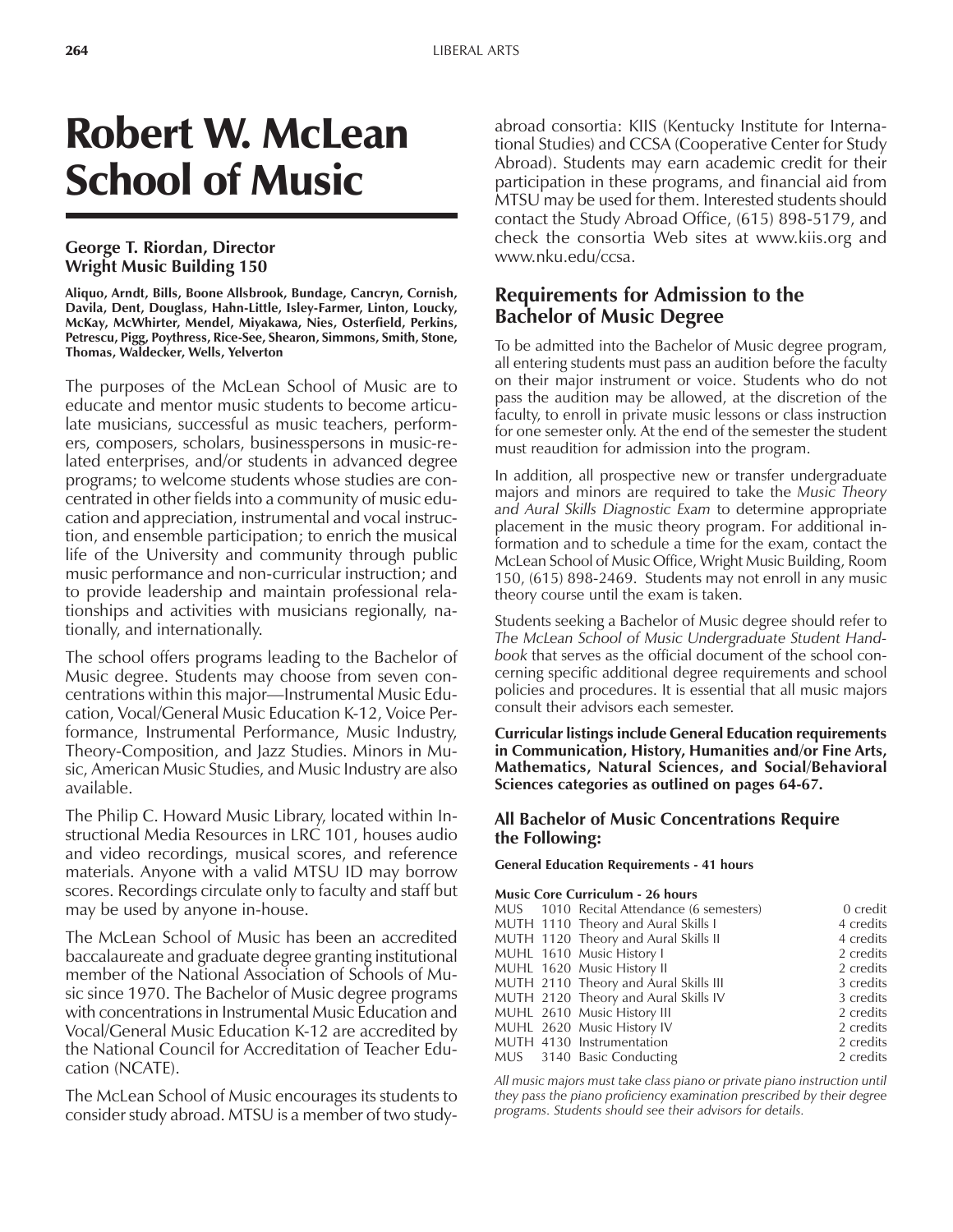**Students must earn a grade of C- or higher in MUTH 1110, 1120, 2110, 2120 (music theory sequence) and MUHL 1610, 1620, 2610, 2620 (music history sequence).**

# **Teacher Licensure**

Students seeking a license to teach music in the public schools must complete (1) a major in Music following the concentration in either Instrumental Music Education or Vocal/General Music Education K-12, (2) minor in Secondary Education, (3) the General Education Program, and (4) additional teacher licensure requirements. Students must contact a Secondary Education minor advisor for additional details and requirements relating to Teacher Licensure (see page 201).

*NOTE: Please see the Educational Leadership Department on page 201 for Secondary Education minor requirements.*

# **Jury Examinations**

All music majors and minors are required to participate in jury examinations in their primary performing areas. Nonmusic majors registered for private lessons may be required to perform a jury examination at the discretion of the instructor. Jury examinations are held to measure the student's progress at the conclusion of each semester. Those students who have presented and passed their senior recitals during the semester may be excused from jury examinations.

# **Concentrations in Music**

Students majoring in Music must pursue one of seven concentrations. Requirements for each concentration follow:

### **Concentration 1: Instrumental Music Education**

|                    | MUED 1310 Woodwinds I                                    | 1              |
|--------------------|----------------------------------------------------------|----------------|
|                    | MUED 1320 Percussion I                                   |                |
| MUED 1330 Brass I  |                                                          |                |
|                    | MUED 1410 Strings I                                      |                |
|                    | MUS 1530 Class Piano I*                                  | 1              |
|                    | MUS 1540 Class Piano II*                                 | 1              |
|                    | MUED 2000 Philosophy and Introduction to Music Education | $\overline{2}$ |
|                    | MUED 2320 Instrumental Music Lab $(1+1)$                 | $\overline{2}$ |
|                    | MUED 3230 Instrumental Materials                         | 3              |
|                    | MUED 3250 Marching Band Techniques                       | $\overline{2}$ |
|                    | MUED 3310 Woodwinds II                                   | 1              |
|                    | MUED 3320 Percussion II                                  | 1              |
| MUED 3330 Brass II |                                                          | 1              |
|                    | MUED 3350 Strings II                                     | 1              |
|                    | MUEN 3--- Ensembles**                                    | 9              |
|                    | MUAP 2--- Private Instruction                            | 4              |
|                    | MUAP 4--- Private Instruction                            | 3              |
|                    | MUPD 3050 Jazz Pedagogy                                  | $\overline{2}$ |
|                    | MUS 3150 Advanced Instrumental Conducting                | 2              |
|                    | MUAP 4800 Partial Senior Recital                         | 1              |
| <b>SUBTOTAL</b>    |                                                          | 40             |
|                    |                                                          |                |

*\*Not required if piano major instrument*

#### **\*\*Ensembles**

**Primary Instrument: Brass, Woodwind, Percussion 3 hours from:** MUEN 3100

**4 hours from:** MUEN 3110, 3120, 3300 **1 hour from:** MUEN 3200, 3210, 3220, 3230, 3260 **1 hour from:** MUEN 3--- (elective ensemble)

#### **Primary Instrument: Orchestral Strings**

**5 hours from:** MUEN 3300 **2 hours from:** MUEN 3700, 3740 **1 hour from:** MUEN 3200, 3210, 3220, 3230, 3260 **1 hour from:** MUEN 3--- (elective ensemble)

#### **Primary Instrument: Piano**

**4 hours from:** MUEN 3000 **2 hours from:** MUEN 3730 **3 hours from:** MUEN 3--- (elective ensemble)

#### **Primary Instrument: Guitar**

**4 hours from:** MUEN 3720 **2 hours from:** MUEN 3200, 3210, 3220, 3230, 3260 **3 hours from:** MUEN 3--- (elective ensemble)

### **Secondary Education Minor**

Please see the Educational Leadership Department on page 201 for Secondary Education minor requirements.

#### **Concentration 2: Vocal/General Music Education**

|                 | MUS 1530 Class Piano I*                                   |                |
|-----------------|-----------------------------------------------------------|----------------|
|                 | MUS 1540 Class Piano II*                                  |                |
|                 | MUED 2310 Choral Music Lab $(1+1)$                        | 2              |
|                 | MUED 2000 Philosophy and Introduction to Music Education  | $\overline{2}$ |
|                 | MUED 2010 Introduction to Wind and String Instruments     | $\mathcal{P}$  |
|                 | MUPD 2180 Diction for Singers I (English and Latin)       | $\overline{2}$ |
|                 | MUED 2210 Instrumental Techniques for Music Classroom     | $\overline{2}$ |
|                 | MUS 2530 Class Piano III                                  | 1              |
|                 | MUS 2540 Class Piano IV                                   | 1              |
|                 | MUS 3160 Advanced Choral Conducting                       | $\overline{2}$ |
|                 | MUED 3190 General Music in the Middle and Senior          |                |
|                 | High School                                               | 2              |
|                 | MUED 3200 Music in the Elementary Grades for Music Majors | 3              |
|                 | MUED 3220 Choral Music in the Middle and Senior           |                |
|                 | High School                                               | 2              |
|                 | MUEN 3--- Ensembles**                                     | 9              |
|                 | MUAP 2--- Private Instruction                             | 4              |
|                 | MUAP 4--- Private Instruction                             | 3              |
|                 | MUAP 4800 Partial Senior Recital                          | 1              |
| <b>SUBTOTAL</b> |                                                           | 40             |
|                 |                                                           |                |

*\*Not required if piano major instrument*

#### **\*\*Ensembles**

**Primary Instrument: Piano 3 hours from:** MUEN 3000 **2 hours from:** MUEN 3730 **4 hours from:** MUEN 3200, 3210, 3220, 3230, 3260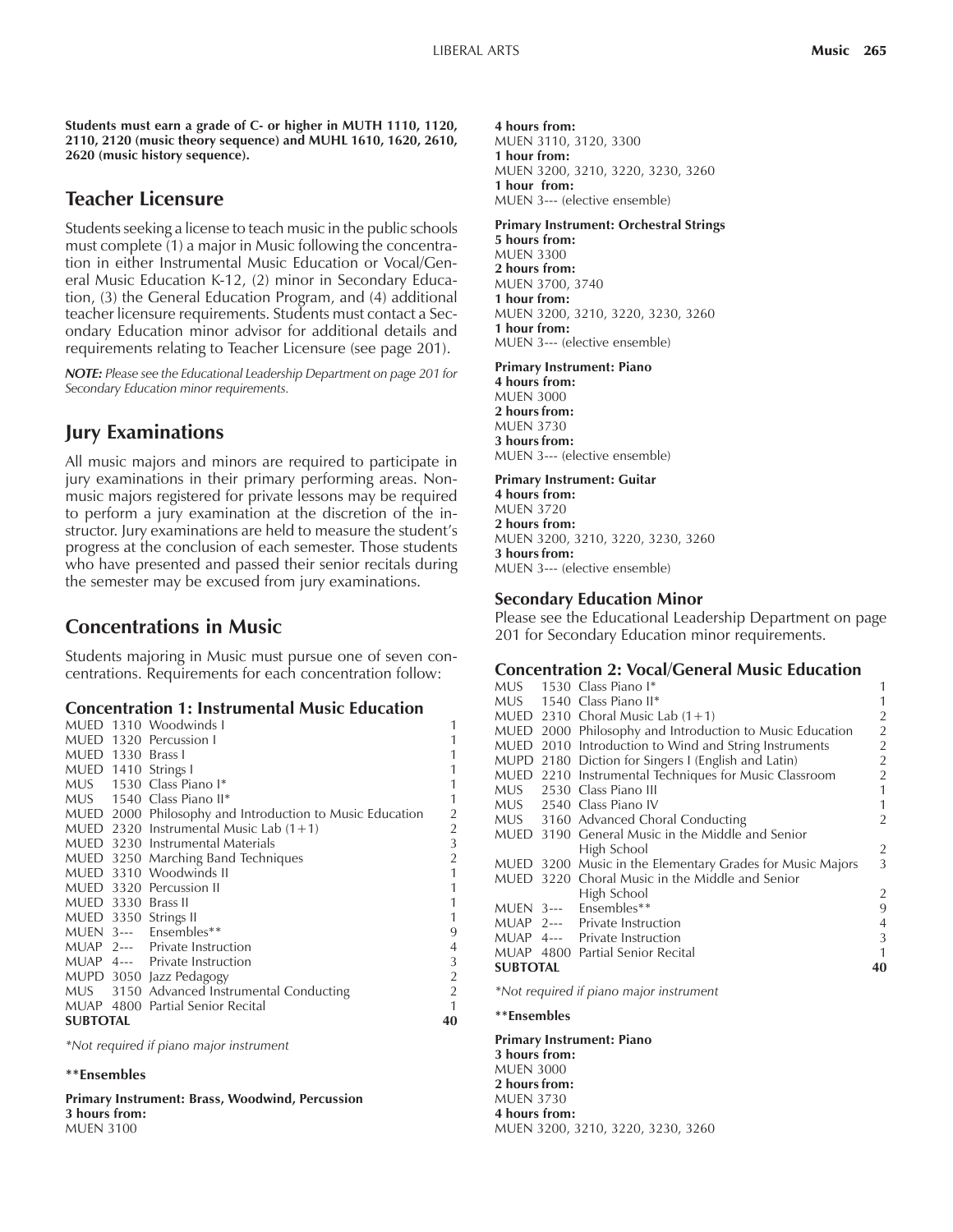#### **Primary Instrument: Voice**

**5 hours from:** MUEN 3200, 3230 **2 hours from:** MUEN 3210, 3220 **2 hours from:** MUEN 3--- (elective ensemble)

### **Primary Instrument: Organ**

**3 hours from:** MUEN 3000 **2 hours from:** MUEN 3730 **4 hours from:** MUEN 3200, 3210, 3220, 3230, 3260

#### **Primary Instrument: Guitar**

**3 hours from:** MUEN 3200, 3210, 3220, 3230, 3260 **5 hours from:** MUEN 3720 **1 hour from:** MUEN 3--- (elective ensemble)

# **Secondary Education Minor**

Please see the Educational Leadership Department on page 201 for Secondary Education minor requirements.

# **Concentration 3: Voice Performance**

|                     |  | MUS 1530 Class Piano I                              |                |
|---------------------|--|-----------------------------------------------------|----------------|
|                     |  | MUS 1540 Class Piano II                             |                |
|                     |  | MUPD 2180 Diction for Singers I (English and Latin) |                |
|                     |  | MUPD 2190 Diction for Singers II (Italian)          | $\overline{2}$ |
|                     |  | MUS 2530 Class Piano III                            | 1              |
|                     |  | MUS 2540 Class Piano IV                             | 1              |
|                     |  | MUAP 3800 Junior Recital                            | 1              |
|                     |  | MUTH 4110 Form and Analysis                         | 3              |
|                     |  | MUPD 2200 Diction for Singers III (German)          | $\overline{2}$ |
|                     |  | MUPD 2210 Diction for Singers IV (French)           | $\overline{2}$ |
|                     |  | MUPD 4310 Vocal Pedagogy                            | $\overline{2}$ |
|                     |  | MUHL 4710 Vocal Literature                          | 3              |
|                     |  | MUEN 3--- Ensembles**                               | 7              |
|                     |  | MUAP 2372 Private Instruction-Voice                 | 8              |
|                     |  | MUAP 4373 Private Instruction-Voice                 | 12             |
| Foreign Language*** |  | 3                                                   |                |
|                     |  | MUAP 4900 Senior Recital                            | $\overline{2}$ |
| <b>SUBTOTAL</b>     |  |                                                     | 53             |

#### **\*\*Ensembles**

**NOTE: Nine (9) hours of ensemble participation are required, but only seven (7) of those hours may be counted toward degree requirements; the remaining two hours may be taken for zero (0) credit.**

**6 hours from:** MUEN 3200, 3210, 3220, 3230, 3260 **3 hours from:** MUEN 3250

*\*\*\*Foreign language proficiency: One year of foreign language proficiency in Italian, French, or German must be established through examination by the Department of Foreign Languages and Literatures or by a passing grade for the second semester (1020) of Elementary Italian, French, or German. In addition, three credit hours of study are required in a second foreign language, either Italian, French, or German.*

# **Concentration 4a: Instrumental Performance - Brass, Orchestral Strings, Woodwinds, and Percussion**

| MUS.            |  | 1530 Class Piano I                        |                |
|-----------------|--|-------------------------------------------|----------------|
|                 |  | MUS 1540 Class Piano II                   |                |
|                 |  | MUS 2530 Class Piano III                  |                |
|                 |  | MUS 2540 Class Piano IV                   |                |
|                 |  | MUS 3150 Advanced Instrumental Conducting |                |
|                 |  | MUAP 3800 Junior Recital                  |                |
| Music Elective  |  |                                           | 3              |
|                 |  | MUTH 4110 Form and Analysis               | 3              |
|                 |  | MUPD 41-- Advanced Pedagogy               | $\overline{2}$ |
|                 |  | MUHL 47-- Instrumental Literature         | 2              |
|                 |  | MUEN 3--- Ensembles**                     | 14             |
|                 |  | MUAP 2--- Private Instruction             | 8              |
|                 |  | MUAP 4--- Private Instruction             | 12             |
|                 |  | MUAP 4900 Senior Recital                  |                |
| <b>SUBTOTAL</b> |  |                                           | 53             |

#### **\*\*Ensembles**

**NOTE: Sixteen (16) hours of ensemble participation are required, but only fourteen (14) of those hours may be counted toward degree requirements; the remaining two hours may be taken for zero (0) credit.**

**Primary Instrument: Brass 6 hours from:** MUEN 3110, 3120 **3 hours from:** MUEN 3710 **3 hours from:** MUEN 3260 **2 hours from:** MUEN 3300, 3400, 3700, 3710 **1 hour from:** MUEN 3200, 3210, 3220, 3230, 3260 **1 hour from:** MUEN 3--- (elective ensemble)

#### **Primary Instrument: Orchestral Strings**

**8 hours from:** MUEN 3300 **5 hours from:** MUEN 3740 **1 hour from:** MUEN 3200, 3210, 3220, 3230, 3240, 3250, 3260 **2 hours from:** MUEN 3--- (elective ensembles)

#### **Primary Instrument: Woodwinds\***

**5 hours from:** MUEN 3110, 3120 **5 hours from:** MUEN 3300 **4 hours from:** MUEN 3750 **1 hour from:** MUEN 3200, 3210, 3220, 3230, 3240, 3250, 3260 **1 hour from:** MUEN 3--- (elective ensemble)

*\*Saxophone majors may substitute their 5 orchestra hours with any ensemble elective.*

**Primary Instrument: Percussion 6 hours from:** MUEN 3110, 3120 **3 hours from:**

MUEN 3300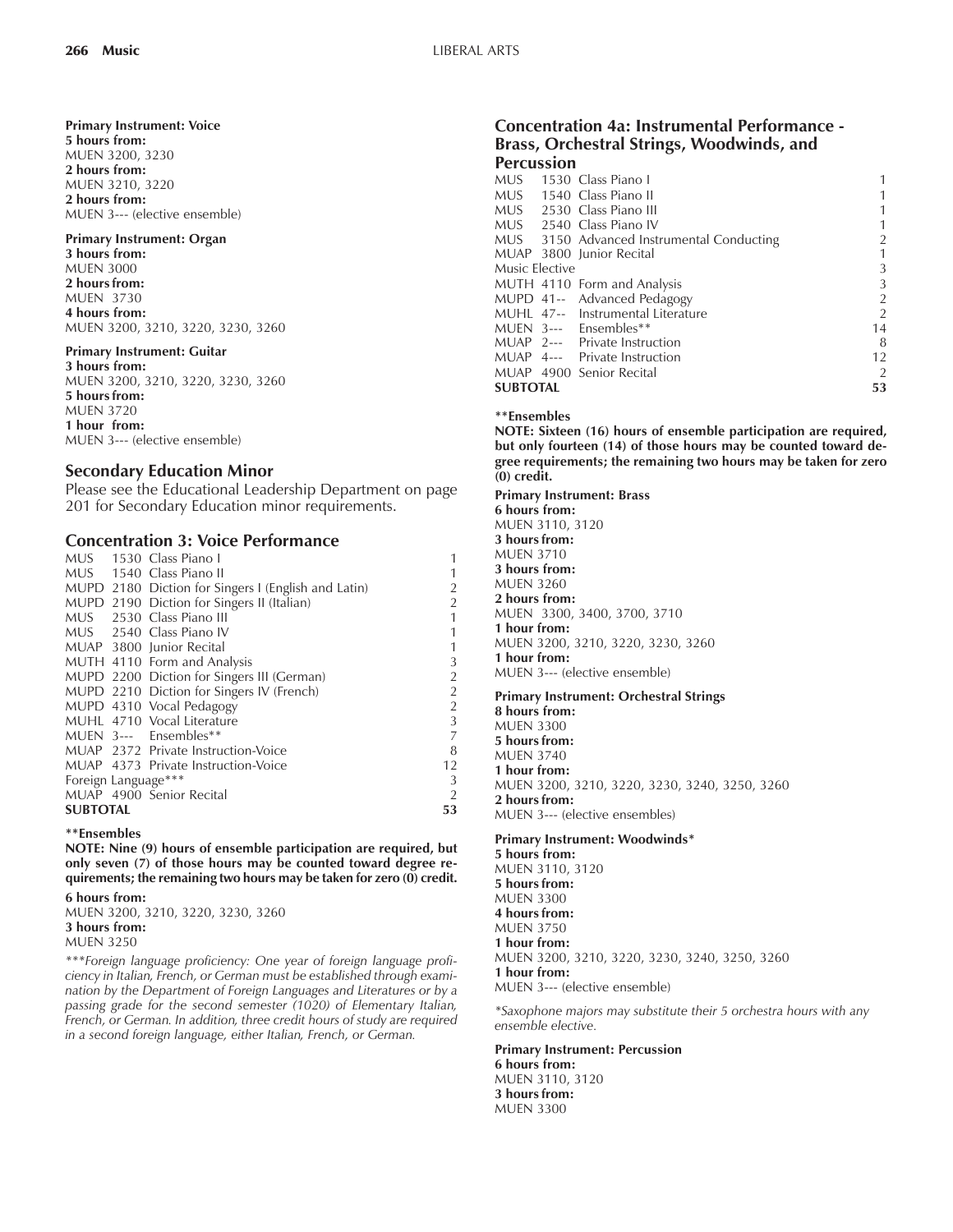### **4 hours from:**

MUEN 3500 **3 hours from:** MUEN 3400, 3410, 3430, 3200, 3210, 3220, 3230, 3240, 3260

#### **Concentration 4b: Instrumental Performance - Guitar**

|                 | MUS 1530 Class Piano I                |                |
|-----------------|---------------------------------------|----------------|
|                 | MUS 1540 Class Piano II               |                |
|                 | MUS 2530 Class Piano III              |                |
|                 | MUS 2540 Class Piano IV               |                |
|                 | MUTH 3110 Counterpoint                | 3              |
|                 | MUAP 3800 Junior Recital              |                |
|                 | MUHL 4060 Survey of Guitar Literature |                |
|                 | MUTH 4110 Form and Analysis           | 3              |
|                 | MUPD 4350 Guitar Pedagogy             | 2              |
|                 | MUEN 3--- Ensembles**                 | 8              |
|                 | MUAP 2412 Private Instruction-Guitar  | 8              |
|                 | MUAP 4413 Private Instruction-Guitar  | 12             |
|                 | MUAP 4900 Senior Recital              | 2              |
|                 | Upper-division Music Elective         | $\mathfrak{D}$ |
| <b>SUBTOTAL</b> |                                       |                |
|                 |                                       |                |

Free Electives 6

#### **\*\*Ensembles**

**NOTE: Ten (10) hours of ensemble participation are required, but only eight (8) of those hours may be counted toward degree requirements; the remaining two hours may be taken for zero (0) credit.**

#### **5 hours from:**

MUEN 3720 **1 hour from:** MUEN 3700 **1 hour from:** MUEN 3200, 3210, 3220, 3230, 3240, 3250, 3260 **3 hours from:** MUEN 3--- (elective ensemble)

#### **Concentration 4c: Instrumental Performance - Piano**

|                        | MUTH 3110 Counterpoint              | 3              |
|------------------------|-------------------------------------|----------------|
|                        | MUAP 3800 Junior Recital            | 1              |
|                        | MUTH 4110 Form and Analysis         | 3              |
|                        | MUPD 4320 Piano Pedagogy            | $\overline{2}$ |
|                        | MUHL 4690 Piano Literature          | 3              |
|                        | MUEN 3--- Ensembles**               | 8              |
|                        | MUAP 2352 Private Instruction-Piano | 8              |
|                        | MUAP 4353 Private Instruction-Piano | 12             |
| Foreign Language       |                                     | 6              |
| <b>Music Electives</b> |                                     | 5              |
|                        | MUAP 4900 Senior Recital            | $\overline{2}$ |
| <b>SUBTOTAL</b>        |                                     | 53             |
|                        |                                     |                |

#### **\*\*Ensembles**

**NOTE: Ten (10) hours of ensemble participation are required, but only eight (8) of those hours may be counted toward degree requirements; the remaining two hours may be taken for zero (0) credit.**

**4 hours from:** MUEN 3000 **2 hours from:** MUEN 3730 **1 hour from:** MUEN 3200, 3210, 3220, 3230, 3240, 3250, 3260 **3 hours from:** MUEN 3--- (elective ensembles)

#### **Concentration 4d: Instrumental Performance - Organ**

| ---                                 |    |
|-------------------------------------|----|
| MUTH 3110 Counterpoint              | 3  |
| MUAP 3800 Junior Recital            |    |
| MUTH 4110 Form and Analysis         | 3  |
| MUPD 4330 Organ Pedagogy            | 2  |
| MUHL 4720 Organ Literature          | 2  |
| MUEN 3--- Ensembles**               | 8  |
| MUAP 2362 Private Instruction-Organ | 8  |
| MUAP 4363 Private Instruction-Organ | 12 |
| Foreign Language                    | 6  |
| <b>Music Electives</b>              | 6  |
| MUAP 4900 Senior Recital            | 2  |
| <b>SUBTOTAL</b>                     | 53 |

#### **\*\*Ensembles**

**NOTE: Ten (10) hours of ensemble participation are required, but only eight (8) of those hours may be counted toward degree requirements; the remaining two hours may be taken for zero (0) credit.**

**4 hours from:** MUEN 3200, 3210, 3220, 3230, 3240, 3250, 3260 **3 hours from:** MUEN 3000 **3 hours from:**

MUEN 3--- (elective ensembles)

### **Concentration 5: Music Industry**

|                 | MUS 1530 Class Piano I*                                | 1              |
|-----------------|--------------------------------------------------------|----------------|
|                 | MUS 1540 Class Piano II*                               | 1              |
|                 | MUTH 3020 Commercial Songwriting                       | 3              |
|                 | MUHL 3670 History of Popular Music in America          | 3              |
|                 | MUTH 4190 Principles and Practices of Electronic Music | 3              |
|                 | MUS 4270 Music Internship                              | 3              |
|                 | MUAP 4800 Partial Senior Recital                       | $\mathbf{1}$   |
|                 | MUEN 3--- Ensembles**                                  | 8              |
|                 | MUAP 2--1 Private Instruction                          | $\overline{4}$ |
|                 | MUAP 4--1 Private Instruction                          | $\overline{4}$ |
|                 | Upper-division music electives                         | $\overline{4}$ |
| <b>SUBTOTAL</b> |                                                        | 35             |
|                 |                                                        |                |

*\*Not required if piano major instrument*

#### **All students must complete Recording Industry minor** 18

**\*\*Ensembles Primary Instrument: Guitar 1 hour from:** MUEN 3200, 3210, 3220, 3230, 3240, 3250, 3260 **4 hours from:** MUEN 3720 **3 hours from:** MUEN 3--- (elective ensembles)

#### **Primary Instrument: Piano**

**4 hours from:** MUEN 3000 **1 hour from:** MUEN 3730 **3 hours from:** MUEN 3--- (elective ensembles)

**Primary Instrument: Organ**

**4 hours from:** MUEN 3000 **1 hour from:** MUEN 3200, 3210, 3220, 3230, 3240, 3250, 3260 **3 hours from:** MUEN 3--- (elective ensembles)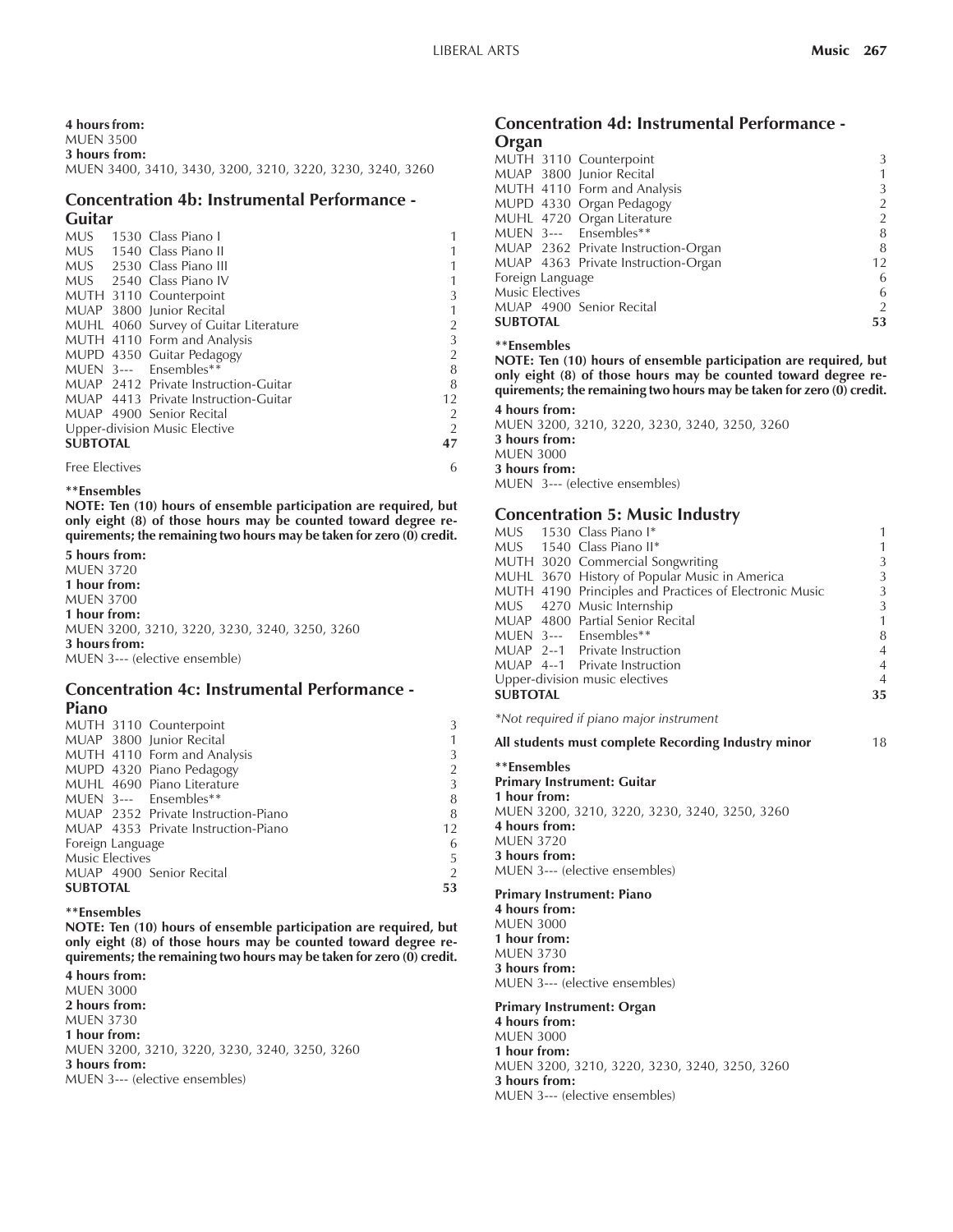**Primary Instrument: Brass 5 hours from:** MUEN 3100, 3110, 3120, 3300 **3 hours from:** MUEN 3--- (elective ensembles)

#### **Primary Instrument: Woodwind 5 hours from:** MUEN 3100, 3110, 3120, 3300 **3 hours from:** MUEN 3--- (elective ensembles)

**Primary Instrument: Orchestral Strings 6 hours from:** MUEN 3300 **2 hours from:** MUEN 3740

#### **Primary Instrument: Percussion 5 hours from:** MUEN 3100, 3110, 3120, 3300 **3 hours from:** MUEN 3500

# **Primary Instrument: Voice**

**5 hours from:** MUEN 3200, 3210, 3220, 3230, 3340, 3260 **2 hours from:** MUEN 3250 **1 hour from:** MUEN 3--- (elective ensembles)

# **Concentration 6: Theory-Composition**

|                 |  | MUS 1530 Class Piano I*                                | 1              |
|-----------------|--|--------------------------------------------------------|----------------|
|                 |  | MUS 1540 Class Piano II*                               | 1              |
|                 |  | MUS 2530 Class Piano III                               | 1              |
|                 |  | MUS 2540 Class Piano IV                                | 1              |
|                 |  | MUTH 3110 Counterpoint                                 | 3              |
|                 |  | MUTH 4110 Form and Analysis                            | 3              |
|                 |  | MUTH 4190 Principles and Practices of Electronic Music | 3              |
|                 |  | MUAP 2342 Composition                                  | $\overline{4}$ |
|                 |  | MUAP 4342 Composition                                  | 8              |
|                 |  | MUHL 4630 Seventeenth- and Eighteenth-Century Music    | 3              |
|                 |  | MUHL 4640 Nineteenth-Century Music                     | 3              |
|                 |  | MUHL 4650 Twentieth-Century Music                      | 3              |
|                 |  | MUAP 2--1 Private Instruction                          | $\overline{4}$ |
|                 |  | MUAP 4--1 Private Instruction                          | $\overline{4}$ |
|                 |  | MUAP 4900 Senior Recital                               | $\overline{2}$ |
|                 |  | MUEN 3--- Ensembles**                                  | 9              |
| <b>SUBTOTAL</b> |  |                                                        | 53             |

*\*Not required if piano major instrument*

**\*\*Ensembles Primary Instrument: Guitar 1 hour from:** MUEN 3200, 3210, 3220, 3230, 3240, 3250, 3260 **5 hours from:** MUEN 3720 **1 hour from:** MUEN 3700 **2 hours from:** MUEN 3--- (elective ensembles)

#### **Primary Instrument: Piano**

**1 hour from:** MUEN 3200, 3210, 3220, 3230, 3240, 3250, 3260 **3 hours from:** MUEN 3000 **1 hour from:** MUEN 3730

**4 hours from:** MUEN 3--- (elective ensembles)

**Primary Instrument: Organ 3 hours from:** MUEN 3200, 3210, 3220, 3230, 3240, 3250, 3260 **3 hours from:** MUEN 3000 **3 hours from:** MUEN 3--- (elective ensembles)

**Primary Instrument: Brass and Woodwinds 3 hours from:** MUEN 3300 **3 hours from:** MUEN 3100, 3110, 3120 **1 hour from:** MUEN 3200, 3210, 3220, 3230, 3240, 3250, 3260 **2 hours from:** MUEN 3--- (elective ensembles)

**Primary Instrument: Orchestral Strings 6 hours from:** MUEN 3300 **2 hours from:** MUEN 3740 **1 hour from:** MUEN 3--- (elective ensembles)

#### **Primary Instrument: Percussion**

**5 hours from:** MUEN 3110, 3120 **1 hour from:** MUEN 3300 **3 hours from:** MUEN 3500

#### **Primary Instrument: Voice**

**5 hours from:** MUEN 3200, 3210, 3220, 3230, 3240, 3260 **2 hours from:** MUEN 3250 **2 hours from:** MUEN 3--- (ensemble electives)

# **Concentration 7: Jazz Studies**

|                 | SOC 4170, HIST 2040, OR HIST 2050 |                                       |                |
|-----------------|-----------------------------------|---------------------------------------|----------------|
| and             |                                   |                                       |                |
|                 |                                   | MUTH 3170, MUHL 4130, OR MUTH 4190    | 3              |
| and             |                                   |                                       |                |
|                 |                                   | MUS 1530 Class Piano I*               | 1              |
|                 |                                   | MUS 1540 Class Piano II*              | 1              |
|                 |                                   | MUS 2670 Jazz Piano Lab               | $\overline{c}$ |
|                 |                                   | MUHL 2910 Styles and Analysis of Jazz | $\sqrt{2}$     |
|                 |                                   | MUPD 3050 Jazz Pedagogy               | $\overline{2}$ |
|                 |                                   | MUHL 3090 History of Jazz             | 3              |
|                 |                                   | MUTH 3160 Jazz Theory I               | 3              |
|                 |                                   | MUTH 4170 Jazz Arranging I            | $\overline{2}$ |
|                 |                                   | MUTH 4180 Improvisation I             | $\overline{2}$ |
|                 |                                   | MUTH 4280 Jazz Arranging II           | 3              |
|                 |                                   | MUTH 4380 Improvisation II            | $\overline{2}$ |
|                 |                                   | MUAP 2--- Private Instruction         | $\overline{4}$ |
|                 |                                   | MUAP 2--- Private Instruction (Jazz)  | $\overline{4}$ |
|                 |                                   | MUAP 4--- Private Instruction (Jazz)  | $\overline{4}$ |
|                 |                                   | MUEN 3--- Ensembles**                 | 11             |
|                 |                                   | MUAP 4800 Partial Senior Recital      | 1              |
| <b>SUBTOTAL</b> |                                   |                                       | 53             |
|                 |                                   |                                       |                |

*\*Not required if piano major instrument*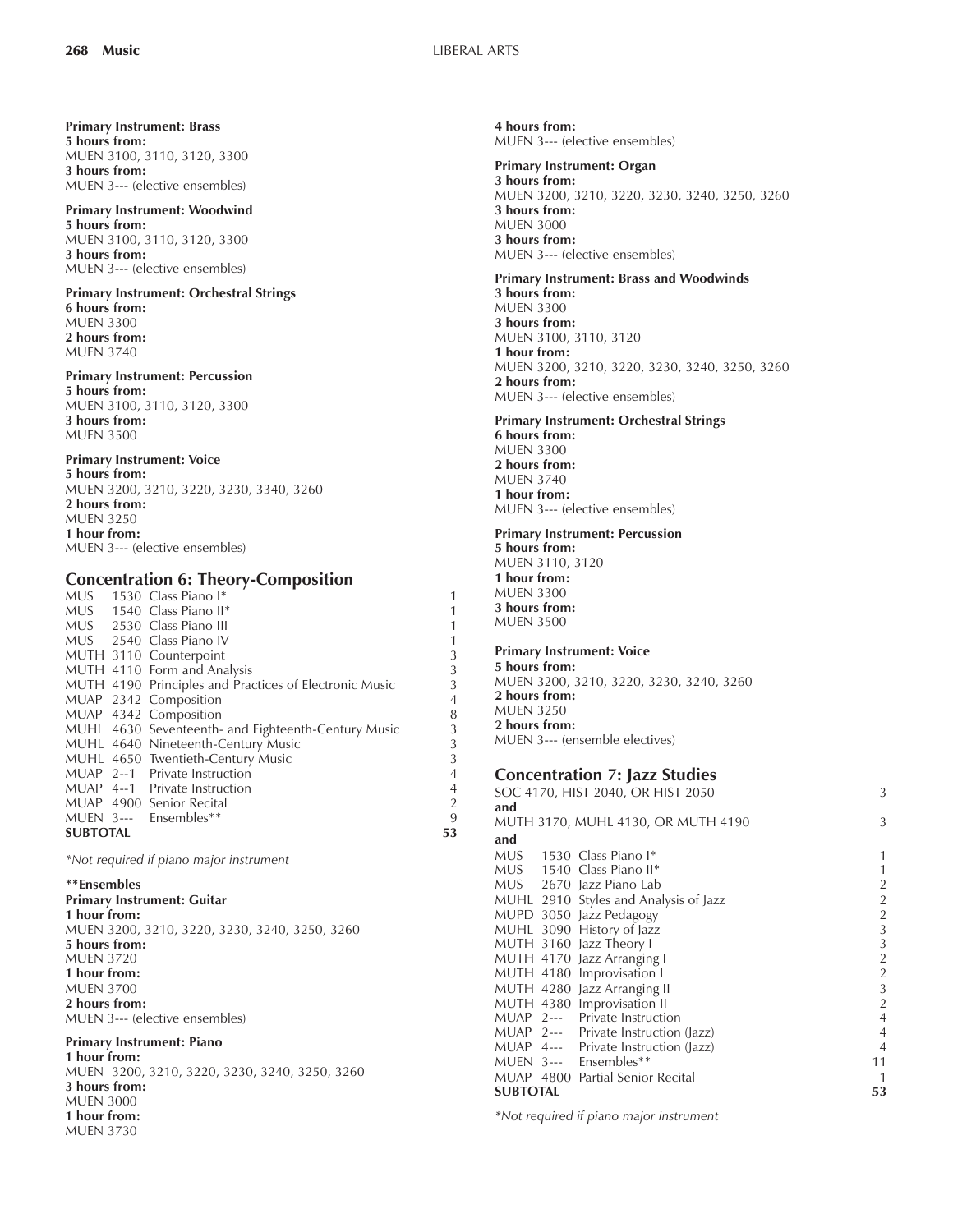#### **\*\*Ensembles**

**NOTE: Twelve (12) hours of ensemble participation are required, but only eleven (11) of those hours may be counted toward degree requirements; the remaining hour may be taken for zero (0) credit.**

#### **Primary Instrument: Saxophone, Trumpet, and Trombone**

**6 hours from:** MUEN 3400 **6 hours from:** MUEN 3430

#### **Primary Instrument: Piano, Bass, Drums, Guitar**

**4 hours from:** MUEN 3400 **4 hours from:** MUEN 3430 **4 hours from:** MUEN 3--- (ensemble electives)

## **Primary Instrument: Voice**

**6 hours from:** MUEN 3200, 3210, 3220, 3230, 3250, 3260 **6 hours from:** MUEN 3240

# **Minor in American Music Studies (21-23 hours)**

#### **Required courses (12-14 hours):**

|            | MUTH 1110 Theory and Aural Skills I AND | $\overline{4}$ |
|------------|-----------------------------------------|----------------|
|            | MUTH 1120 Theory and Aural Skills II OR | $\overline{4}$ |
|            | MUTH 3160 Jazz Theory I AND             | 3              |
|            | MUTH 3170 Jazz Theory II                | 3              |
| <b>AND</b> |                                         |                |
|            | ANTH 2010 Cultural Anthropology OR      | 3              |
|            | GEOG 4360 Cultural Geography            | 3              |
| <b>AND</b> |                                         |                |
|            | MUHL 4660 American Music                | 3              |
|            |                                         |                |

### **Guided Electives (9 hours) to be selected from the following:**

|           |      | MUHL 4530 History of Jazz            | 3 |
|-----------|------|--------------------------------------|---|
| MUHL 4130 |      | Survey of World Music                | 3 |
| MUHL 3150 |      | Musics of the South                  | 3 |
| MUHL 3670 |      | History of Popular Music in America  | 3 |
| MUHL 4650 |      | Twentieth-Century Music              | 3 |
| RIM       | 3000 | History of the Recording Industry    | 3 |
| RIM       | 3100 | Music as Popular Culture             | 3 |
| SOC.      | 4170 | The Social Context of Southern Music | 3 |

### **Minor in Music**

| (20 hours)                                                                    |                |
|-------------------------------------------------------------------------------|----------------|
| <b>Music Theory</b>                                                           |                |
| Theory and Aural Skills I<br><b>MUTH 1110</b>                                 | 4              |
| Theory and Aural Skills II<br><b>MUTH 1120</b>                                | $\overline{4}$ |
| <b>Private Instruction</b><br>4 semesters of private instruction in one field | $\overline{4}$ |
| <b>Ensembles</b><br>2 semesters of ensemble participation                     | $\overline{2}$ |
| <b>AND</b>                                                                    |                |
| Students will choose from the following two options:<br>Option #1             |                |
| MUS 1030 Introduction to Music                                                | 3              |
| And obecase and of the following four courses                                 |                |

| And choose one of the following four courses: |   |  |  |  |  |
|-----------------------------------------------|---|--|--|--|--|
| MUHL 4530 History of Jazz                     | 3 |  |  |  |  |
| MUHL 3120 Masterworks of Classical Music      | 3 |  |  |  |  |
| MUHL 4130 Survey of World Music               | 3 |  |  |  |  |
| MUHL 3670 History of Popular Music in America | 3 |  |  |  |  |
|                                               |   |  |  |  |  |

#### **Option #2**

|  | MUHL 1610 Music History I   |  |
|--|-----------------------------|--|
|  | MUHL 1620 Music History II  |  |
|  | MUHL 2610 Music History III |  |
|  |                             |  |

#### **In Addition**

The student must fulfill all prerequisites for any course within the minor. Students must complete at least three semester hours at the upper-division level through MTSU in the minor.

### **Minor in Music Industry**

### **(24 hours)**

| <b>Music Theory</b>                                     |                |  |  |  |  |  |
|---------------------------------------------------------|----------------|--|--|--|--|--|
| MUTH 1110 Theory Aural Skills I                         | 4              |  |  |  |  |  |
| MUTH 1120 Theory and Aural Skills II                    | 4              |  |  |  |  |  |
| Plus 12 credits selected from:                          |                |  |  |  |  |  |
| MUHL 1610 Music History I                               | 2              |  |  |  |  |  |
| MUS 1030 Introduction to Music                          | 3              |  |  |  |  |  |
| MUTH 2110 Theory and Aural Skills III                   | 3              |  |  |  |  |  |
| MUTH 2120 Theory and Aural Skills IV                    | 3              |  |  |  |  |  |
| MUTH 3020*Commercial Songwriting                        | $\overline{2}$ |  |  |  |  |  |
| MUHL 3670 History of Popular Music in America           | 3              |  |  |  |  |  |
| MUTH 4130 Instrumentation                               | $\overline{2}$ |  |  |  |  |  |
| MUTH 4170 Commercial Arranging                          | $\overline{a}$ |  |  |  |  |  |
| MUTH 4180 Improvisation I                               | $\overline{2}$ |  |  |  |  |  |
| MUTH 4190* Principles and Practices of Electronic Music | 3              |  |  |  |  |  |
| MUTH 4290*Electronic Music II                           | 3              |  |  |  |  |  |
| RIM/MUTH 4590* MIDI Studio Techniques                   | 3              |  |  |  |  |  |

*\*Permission to enroll is given by the Recording Industry Department*

#### **Private Instruction and/or Ensembles** 4

Four semesters of private instruction and/or ensembles

#### **In Addition**

The student must fulfill all prerequisites for any course within the minor. Students must complete at least three semester hours at the upper-division level through MTSU in the minor.

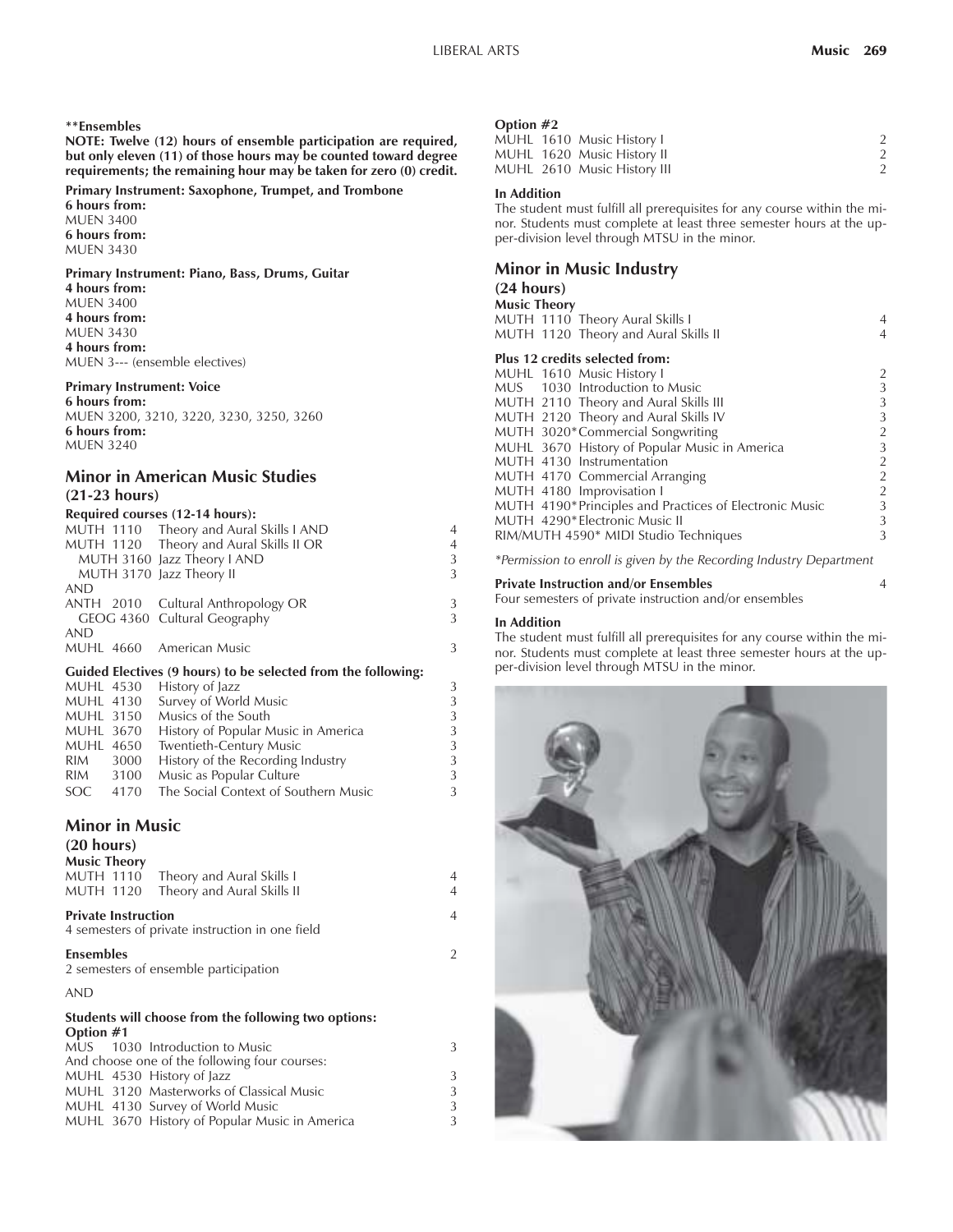# **Courses in Music [MUS]**

- **1010 Recital Attendance.** No credit. Attendance at a minimum number of recitals and concerts given by students, faculty, and guest artists. Six semesters required for undergraduate music majors (see School of Music handbook for details). May be repeated multiple times. Pass/Fail.
- **1030 Introduction to Music.** Three credits. **Meets part of the General Education Humanities and/or Fine Arts requirement.** Perceptive listening to music of various styles and cultures including popular and world musics and Western classical concert music.
- **1510 Class Voice I.** One credit. Basic vocal techniques including posture, breath control, tone quality, and diction. Italian and English diction, Vaccai studies, and moderately easy song repertory.
- **1520 Class Voice II.** One credit. Prerequisite: MUS 1510. A continuation of the vocal techniques in Class Voice I with addition of vocal flexibility, uniform tone quality in extending the voice range, interpretation of songs, and stage deportment in public performance. Further study of Vaccai, Italian art songs, and English songs.
- 1530 Class Piano I. One credit. Acquaints beginning piano students with the keyboard. Includes such skills as note reading, basic chords for harmonization of melodies, improvisation, basic exercises for development of coordination and technique, transposition, repertory, and sight reading.
- **1540 Class Piano II**. One credit. Prerequisite: MUS 1530. Continuation of skills and concepts taught in MUS 1530. Emphasis on standard piano repertory in addition to sight reading and functional piano skills.
- **1550 Class Guitar I.** One credit. Beginning guitar playing, teaching basic techniques through chording and melodic elements.
- **1560 Class Guitar II.** One credit. Prerequisite: MUS 1550. Continuation of skills and concepts sought in Class Guitar I with emphasis on more advanced playing and repertory study.
- **2530 Class Piano III.** One credit. Prerequisite: MUS 1540. Continuation of skills and concepts taught in MUS 1540. Emphasis on standard piano repertory in addition to sight reading and functional piano skills.
- **2540 Class Piano IV**. One credit. Prerequisite: MUS 2530. Continuation of skills and concepts taught in MUS 2530. Emphasis on standard piano repertory in addition to sight reading and functional piano skills.
- **2660 Jazz Guitar Lab.** One credit. Prerequisites: MUTH 1110 and 1120, basic proficiency in reading music, and consent of instructor. Recommended: Class Guitar I or one semester of private instruction. Provides minimum background in performing popular guitar styles in an ensemble or studio situation. Course may be taken more than one semester for credit.
- **2670 Jazz Piano Lab.** Two credits. Prerequisite: MUS 1540. For beginning jazz keyboard students. Study of the harmonic language of jazz, chord voicing, keyboard techniques, interpretation of melodies, and improvisation.
- **3140 Basic Conducting.** Two credits. Prerequisites: MUTH 2120. Interpretation of scores, fundamental diagrams with and without baton, terminology, and stage deportment.
- **3150 Advanced Instrumental Conducting.** Two credits. Prerequisites: Two semesters of MUED 2320; MUS 3140. Further development of techniques, especially those relevant to choral and instrumental conducting. Laboratory experiences with large musical groups; conducting with records to develop awareness of musical texture, form, and general musicianship in all areas as related to conducting.
- **3160 Advanced Choral Conducting.** Two credits. Prerequisite: Two semesters of MUED 2310; MUS 3140. Further development of conducting techniques relative to the choral area. Emphasis on choral style and literature, scope and sequence of the historical perspective, and major developments in the choral art.
- **4000 Special Topics in Music.** One, two, or three credits. Study of a topic in music. Topic and prerequisites to be announced.
- **4100 Independent Study in Music.** One, two, or three credits. Intensive study of a chosen subject. An indication of reasonable skill and knowledge of research techniques, writing, and creativity expected. Requires permission of the instructor and director of the music school.
- **4270 Music Internship.** Three to six credits. Prerequisite: Permission of instructor. Examination and experiences in music industry, music education, or instrumental or choral conducting. Music industry may include songwriting and the creative aspects of music, studio production, music publishing, and music merchandising. Music education may include public and private school settings, state board of education arts consulting, and music textbook consulting. Conducting may include school and church conducting, music publishing, and private or public orchestras and/or choirs. Pass/Fail.
- **4570 The Body Intelligent: A Study of the Alexander Technique.** Two credits. (Same as THEA 4570.) For those interested in improving ease and freedom of movement, balance, support, flexibility, and coordination in daily activities.

# **Courses in Applied Music [MUAP]**

# **Lower-Division Private Instruction**

Private instruction is available to qualified students on all orchestral and band instruments, voice, guitar, keyboards and composition. Those students enrolling in private instruction for the first time audition to determine if they are adequately prepared for college-level study. To arrange for an audition, students should contact the McLean School of Music Office. One-credit private instruction courses require one-half hour lesson per week. Two-credit courses are for music majors only and require one hour-long lesson per week. A corequisite enrollment in an appropriate music ensemble is required for students registered for private instruction in voice, brass, woodwinds, orchestral strings, and percussion. Private instruction course numbers will be repeated for each semester of study.

Students who are not prepared for such private instruction as stated above should register for class instruction, e.g., class piano, class voice. If class instruction is not available, students will be allowed to enroll in private instruction for one semester after which a faculty jury examination must be passed to continue private instruction. Private instruction course numbers will be repeated each semester of study. A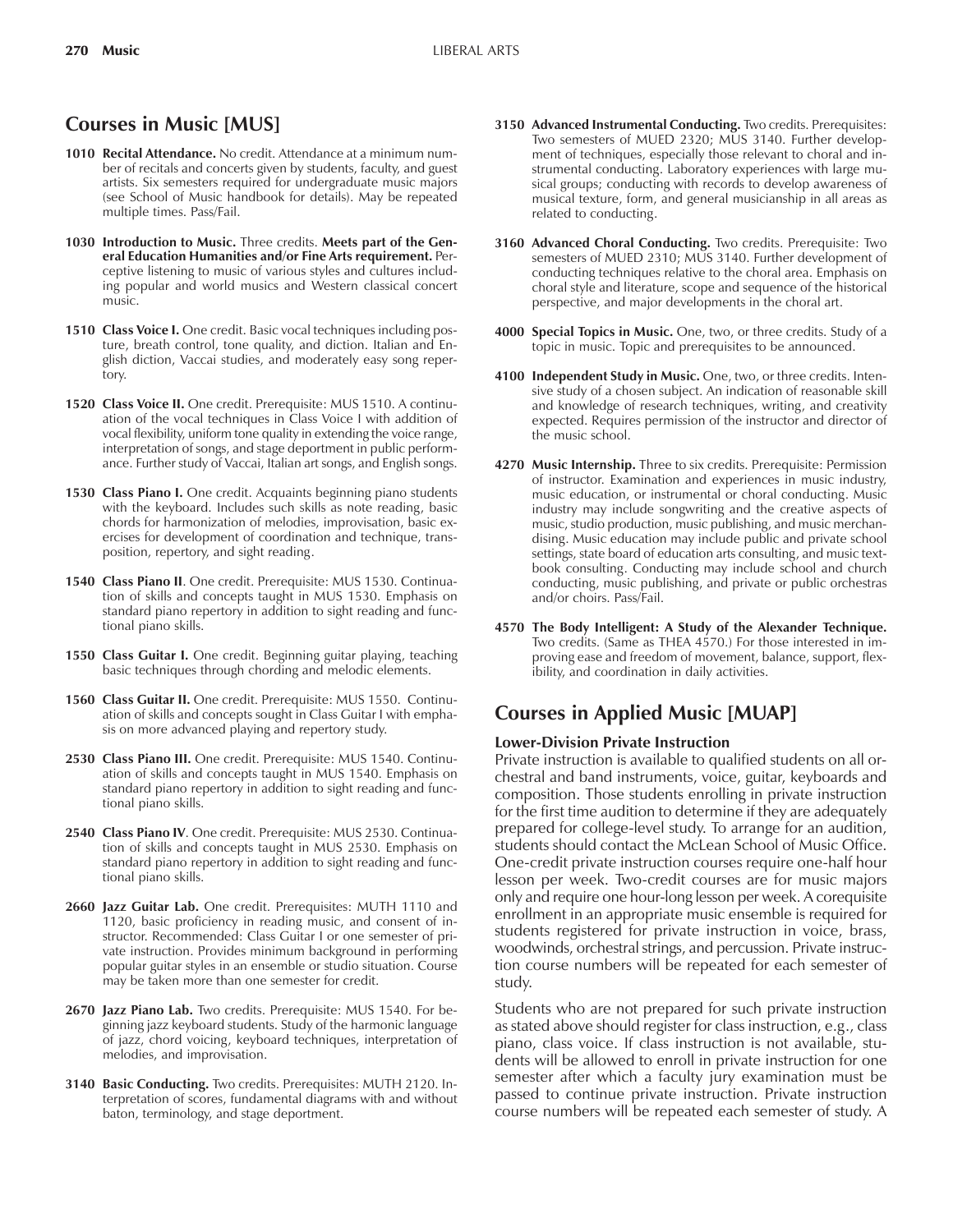maximum of four semesters of lower-division private instruction may be applied to a music degree.

Fees are \$300 for a one-hour lesson and \$150 for a half-hour lesson.

- **2351 Piano.** One credit.
- **2361 Organ.** One credit.
- 2371 **Voice.** One credit.<br>2381 **Violin**, One credit.
- **2381 Violin.** One credit.
- **2391 Violoncello.** One credit.
- **2401 String Bass.** One credit. Guitar. One credit.
- **2421 Flute/Piccolo.** One credit.
- 2431 **Oboe/English Horn.** One credit.
- **2441 Clarinet.** One credit.
- **2451 Bassoon.** One credit.
- **2461 Saxophone.** One credit.
- 2471 Trumpet. One credit.
- **2481 French Horn.** One credit.
- 
- 2491 **Trombone.** One credit.<br>2501 **Baritone/Euphonium.** 0 **2501 Baritone/Euphonium.** One credit.
- **2511 Tuba.** One credit.
- **2521 Snare Drum/Keyboard Percussion.** One credit.
- **2531 Drum Set/Latin Percussion.** One credit.
- **2541 Timpani/Keyboard Percussion.** One credit.
- **2551 Harpsichord/Continuo.** One credit.
- **2561 Viola.** One credit.
- **2342 Composition.** Two credits.
- **2352 Piano.** Two credits.
- **2362 Organ.** Two credits.
- 2372 Voice. Two credits.
- 2382 **Violin.** Two credits.<br>2392 **Violoncello**, Two cr
- **2392 Violoncello.** Two credits.
- 2402 String Bass. Two credits.
- 2412 **Guitar.** Two credits.<br>2422 **Flute/Piccolo.** Two
- **2422 Flute/Piccolo.** Two credits.
- **2432 Oboe/English Horn.** Two credits.
- **2442 Clarinet.** Two credits.
- **2452 Bassoon.** Two credits.
- **2462 Saxophone.** Two credits.
- 2472 Trumpet. Two credits.<br>2482 French Horn. Two cre
- **French Horn.** Two credits.
- 2492 **Trombone.** Two credits.
- **2502 Baritone/Euphonium.** Two credits.
- 2512 Tuba. Two credits.
- **2552 Harpsichord/Continuo.** Two credits.
- 2562 Viola. Two credits.

### **Upper-Division Private Instruction**

Promotion to the upper division does not follow automatically after the completion of four semesters of courses in the lower division but is made only upon the successful completion of the upper-division jury. This jury, normally given at the end of the sophomore year to music majors, is conducted by the McLean School of Music. Recommendation to upper division is made only if the student's proficiency as a performer bears promise of future artistic qualities as a soloist. It is at this level that the music major normally begins preparation for his/her junior and/or senior recital. A student who fails to pass the upper-division jury must continue lower-division private instruction until the jury is passed. Private instruction course numbers will be repeated for each semester of study.

A one-credit course requires one half-hour lesson per week. Two- and three-credit courses are for music majors only and require one hour-long lesson per week. A corequisite enrollment in an appropriate music ensemble is required for students registered for private instruction in voice, brass, woodwinds, orchestral strings, and percussion.

After successful completion of the upper-division jury, a student must be enrolled for a minimum of three semesters before being allowed to give the senior recital. Students must pass the upper-division performance jury before being allowed to student teach.

Fees are \$300 for a one-hour lesson and \$150 for a half-hour lesson.

- **4351 Piano.** One credit.
- **4361 Organ.** One credit.<br>**4371 Voice.** One credit.
- 4371 Voice. One credit.<br>4381 Violin. One credit.
- **4381 Violin.** One credit.
- **4391 Violoncello.** One credit.
- **4401 String Bass.** One credit.
- 4411 Guitar. One credit.<br>4421 Flute/Piccolo. One
- **4421 Flute/Piccolo.** One credit.
- **4431 Oboe/English Horn.** One credit.
- **4441 Clarinet.** One credit.
- **4451 Bassoon.** One credit.
- **4461 Saxophone.** One credit.<br>**4471 Trumpet.** One credit.
- **4471 Trumpet.** One credit.
- **4481 French Horn.** One credit.
- **4491 Trombone.** One credit.
- **4501 Baritone/Euphonium.** One credit.
- **4511 Tuba.** One credit.
- **4521 Snare Drum/Keyboard Percussion.** One credit.
- **4531 Drum Set/Latin Percussion.** One credit.
- **4541 Timpani/Keyboard Percussion.** One credit.
- **4551 Harpsichord/Continuo.** One credit.
- **4561 Viola.** One credit.
- **4342** Composition. Two credits.
- **4352 Piano.** Two credits.<br>**4362 Organ**. Two credits
- Organ. Two credits.
- **4372 Voice.** Two credits.
- 4382 **Violin.** Two credits.<br>4392 **Violoncello.** Two cr
- **4392 Violoncello.** Two credits.
- **4402 String Bass.** Two credits.<br>**4412 Guitar.** Two credits.
- **4412 Guitar.** Two credits.<br>**4422 Flute/Piccolo.** Two of
- **4422 Flute/Piccolo.** Two credits.
- **4432 Oboe/English Horn.** Two credits.
- 4442 **Clarinet.** Two credits.<br>4452 **Bassoon.** Two credits.
- **Bassoon.** Two credits.
- **4462 Saxophone.** Two credits.
- **4472 Trumpet.** Two credits.<br>**4482 French Horn**, Two cre
- French Horn. Two credits.
- **4492 Trombone.** Two credits.
- **4502 Baritone/Euphonium.** Two credits.
- Tuba. Two credits.
- **4552 Harpsichord/Continuo.** Two credits.
- **4562 Viola.** Two credits.

Three-credit private instruction courses are designed for only those students majoring in music with performance as their concentration. Students enrolled in these courses will receive one hour of instruction per week. Although three-credit courses meet for the same length of time as two-credit courses, students enrolled are expected to spend more time in preparation for their lessons and perform more repertoire during the course of the semester as assigned by the instructor.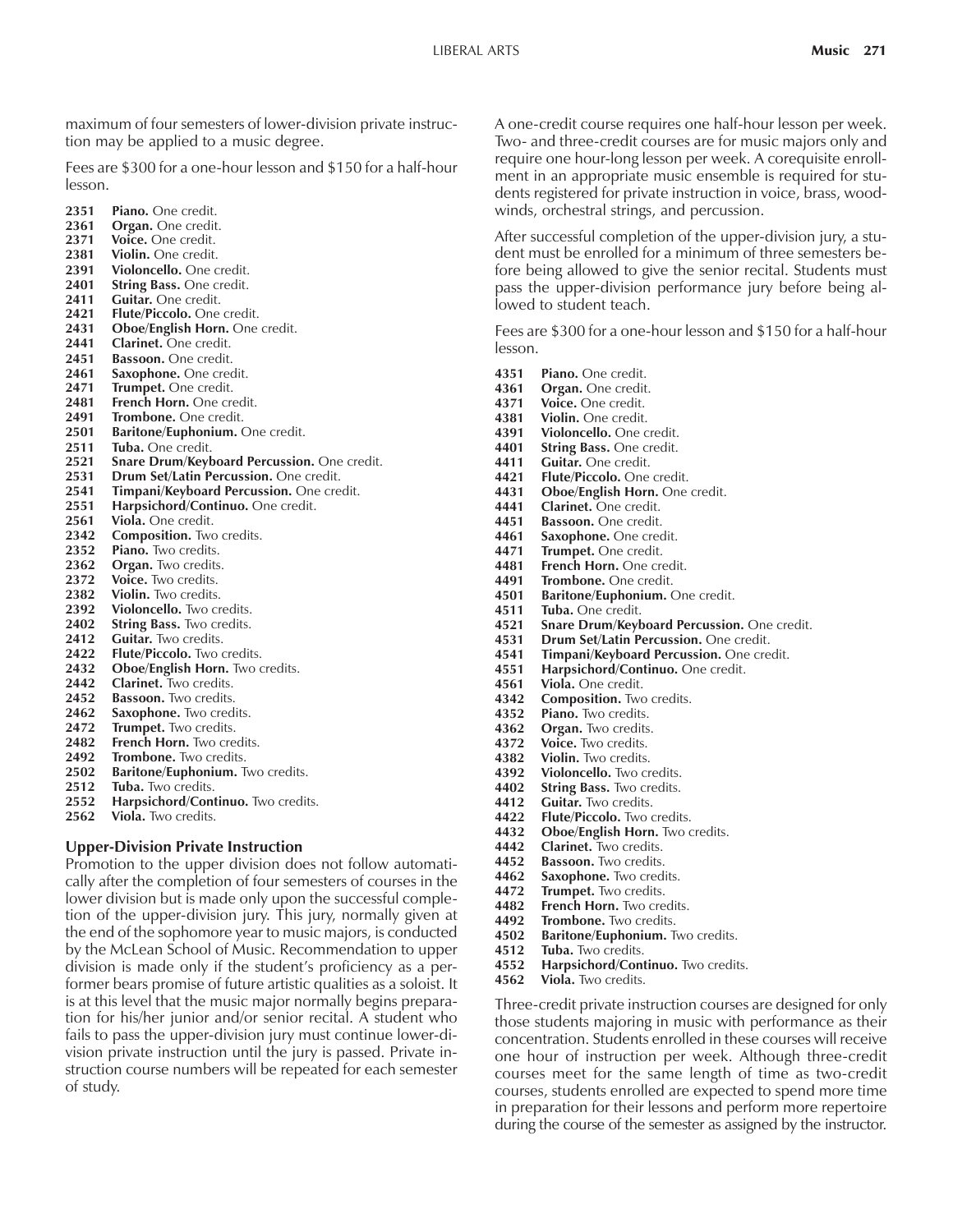- **4353 Piano.** Three credits.
- **4363 Organ.** Three credits.
- **4373 Voice.** Three credits.
- **4383 Violin.** Three credits.
- **4393 Violoncello.** Three credits.
- 4403 **String Bass.** Three credits.<br>4413 **Guitar.** Three credits.
- Guitar. Three credits.
- **4423 Flute.** Three credits.
- 4433 **Oboe/English Horn.** Three credits.<br>4443 **Clarinet.** Three credits.
- **4443 Clarinet.** Three credits.
- **4453 Bassoon.** Three credits.
- **4463 Saxophone.** Three credits. **4473 Trumpet.** Three credits.
- **4483 French Horn.** Three credits.
- 
- **4493 Trombone.** Three credits.<br>**4503 Baritone/Euphonium.** Th **4503 Baritone/Euphonium.** Three credits.
- **4513 Tuba.** Three credits.
- 4523 **Percussion.** Three credits.
- **4553 Harpsichord/Continuo.** Three credits.
- **4563 Viola.** Three credits.

A student who earns a grade lower than C in private instruction may use the next attempt in the course to remove the previous grade from his or her grade point calculation. To use this policy, the student must have the written permission of the school director at the beginning of the semester in which the next attempt is made.

- **2432 Composition.** Two credits each semester. Experience composing original works in numerous media and styles to develop technique and self-expression. Topics include melodic and harmonic practice, orchestration, analysis, music form, score preparation, and audience psychology. Musical styles may embrace jazz, rock, pop, and electronics in addition to traditional and contemporary art music.
- **3800 Junior Recital.** One credit. Prerequisite: One semester of upper-division private study. Corequisite: Private lesson in major area of performance. Required of all Bachelor of Music majors with a concentration in Vocal or Instrumental Performance. Constitutes approximately 30 minutes of music with appropriate repertoire as assigned by the private instructor; recital performance graded by a faculty committee; must be passed with a grade of C or better.
- **4040 Service Playing.** Two credits. Skills and knowledge necessary in order to play for church services including hymn and anthem accompaniments, conducting from the console, liturgical service music, solo accompaniments, and church music materials. (A maximum of 8 semester hours may be applied toward degree.)
- **4342 Composition.** Two credits. Experience composing original works in numerous media and styles to develop technique and selfexpression. Topics include melodic and harmonic practice, orchestration, analysis, music form, score preparation, and audience psychology. Musical styles may embrace jazz, rock, pop, and electronics in addition to traditional and contemporary art music.
- **4800 Partial Senior Recital.** One credit. Prerequisite: Two semesters of upper-division private study. Corequisite: Private lesson in major area of performance. Required of all Bachelor of Music majors with a concentration in Vocal/General Music Education, Instrumental Music Education, and Music Industry. Constitutes approximately 30 minutes of music with appropriate repertoire as assigned by the private instructor. Students must receive permission to present a partial senior recital by giving a pre-recital

hearing before the faculty at least two weeks before the scheduled recital. Recital performance graded by a faculty committee; must be passed with a grade of C or better.

**4900 Senior Recital.** Two credits. Prerequisites: MUAP 3800 with a grade of C or better (Vocal or Instrumental Performance); three semesters of upper-division private study. Required of all Bachelor of Music majors with a concentration in Vocal or Instrumental Performance, Jazz Studies, and Theory-Composition. Constitutes approximately 50 minutes of music with appropriate repertoire as assigned by the private instructor. Recital performance graded by a faculty committee; must be passed with a grade of C or better.

# **Courses in Music Education [MUED]**

- **1210 Fundamentals of Music.** Three credits. Music fundamentals including scales, intervals, meters, rhythm patterns, sight-singing and dictation, principles of music writing, singing and playing elementary-level compositions, keyboard experience, and analysis for understanding and appreciation.
- **1310 Woodwinds I.** One credit. For music majors beginning the study of a minor instrument in woodwinds and open to general college students desiring to learn a musical instrument.
- **1320 Percussion I.** One credit. Building performance ability on snare drum in all styles of playing.
- **1330 Brass I.** One credit. Designed for music majors beginning the study of a minor instrument in brass and open to the general college student desiring to learn a musical instrument.
- **1410 Strings I.** One credit. Instruction in the elements of stringed instrument playing. The student will select one instrument of the string group and continue its study through one semester.
- **2000 Philosophy and Introduction to Music Education.** Two credits. First course in the music education curriculum for students working toward vocal-general or instrumental K-12 teacher licensure. Organization and curriculum of American music education as well as the place of music education in the total program of the school explored.
- **2010 Introduction to Wind and String Instruments.** Two credits. Prerequisite: MUED 2000. Provides basic performance skills as well as historical and introductory pedagogical knowledge of selected wind and string instruments.
- **2210 Instrumental Techniques for Music Classroom.** Two credits. Prerequisite: MUED 2000. Learning to play the recorder, guitar, autoharp, and basic mallet and other percussion instruments with teaching application to school music.
- **2310 Choral Music Lab.** One credit. Two semesters of Choral Music Lab required of all Vocal/General Education majors. Study and rehearsal of public school materials and repertoire not covered in other music classes. Provides opportunities to explore various methodologies and apply pedagogical skills in a clinical environment. Also provides upper-division music education students opportunities to conduct and teach in an experimental/laboratory setting.
- **2320 Instrumental Music Lab.** One credit. Two semesters of Instrumental Lab required of all Instrumental Music Education majors. Study and rehearsal of public school materials and repertoire not covered in other music classes. Provides opportunities to explore various methodologies and apply pedagogical skills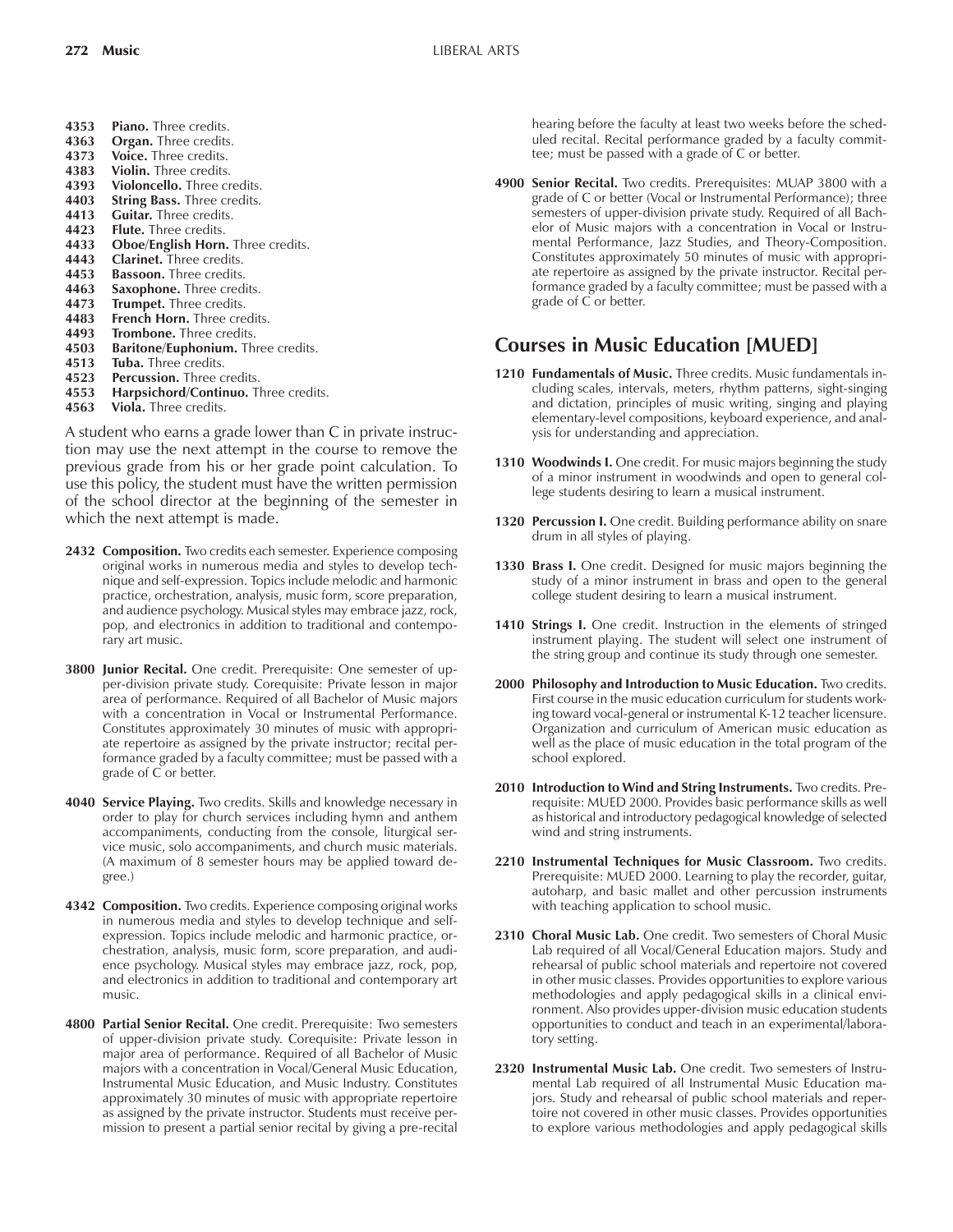in a clinical environment. Also provides upper-division music education students opportunities to conduct and teach in an experimental/laboratory setting.

- **3190 General Music in the Middle and Senior High School.** Two credits. Prerequisite: MUED 2000. Required for students working toward vocal-general or instrumental K-12 teacher licensure. Introduces vocal/general music education majors to methods and materials available for teaching general music to students in grades 6-12.
- **3200 Music in the Elementary Grades for Music Majors.** Three credits. Prerequisite: MUED 2000. Focuses on the need for music in the classroom, provides experiences in current methods of music education, and seeks to establish a logical framework of the structure and nature of music as a discipline and an art.
- **3210 Music in the Elementary Grades for Non-Music Majors.** Three credits. Materials and methods appropriate for elementary grade general music, including a comparison of available music series and recordings; care of the child voice; beginning experience in pitched and non-pitched percussion; and simple wind instruments. Pedagogical trends and methods; analysis for understanding and appreciation.
- **3220 Choral Music in the Middle and Senior High School.** Two credits. Prerequisites: MUED 3200 and MUS 3140. Rehearsal techniques, choral materials, organization of ensembles, classification of voices including changing voice, general music methods, and materials.
- **3230 Instrumental Materials.** Three credits. Prerequisites: MUED 2000 and MUS 3140. Examination of materials suitable for public school instrumental music programs. Practice in classifying, grading, and programming. Development of music education philosophy for the control of those procedures.
- **3250 Marching Band Techniques.** Two credits. Basic drill, principles of showmanship, and show planning for the band.
- **3310 Woodwinds II.** One credit. Prerequisite: MUED 1310. Instruction in the principles and problems of teaching woodwind instruments. Emphasis on problems found in performance by school students.
- **4210 General Music Program K-6.** Two credits. Prerequisite: MUEN 3200. The role of music and music teaching in elementary education; its objectives, methods, materials, and procedures; innovative trends and exemplary practices; evaluative techniques.
- **4220 Middle School Music.** Two credits. Prerequisite: MUEN 3220. The role of music and music teaching in middle school education; its objectives, methods, materials, and procedures; innovative trends and exemplary practices; evaluative techniques.
- **4230 Secondary School Methods and Materials.** Two credits. Prerequisite: MUEN 3230. The role of music and music teaching in secondary education; its objectives, methods, materials, and procedures; innovative trends and exemplary practices; evaluative techniques.
- **4240 Instrumental Rehearsal Problems.** Two credits. Designed to improve teaching in instrumental music classes through study of rehearsal planning and techniques, the interpretation of music to students, and group dynamics.
- **4250 Advanced Marching Techniques.** Two credits. Prerequisite: MUED 3250. Further development and application of march-

ing band techniques as utilized in half-time and contest show production. Selection and analysis of music scores.

- **4260 School Instrumental Materials.** Two credits. Analysis and compilation of a significant bibliography of instrumental material suitable for use in public schools. Emphasis on practical material possessing a maximum of aesthetic value.
- **4670 Music for the Young Child.** Four credits. Music fundamentals, materials, and methods appropriate for preschool through grade three; pantomime, role playing, improvisation, rhythm, movement, listening, and singing.

# **Courses in Music Ensembles [MUEN]**

Music ensembles are maintained for the benefit of the student body and to provide training for students majoring or minoring in Music. Any MTSU student is eligible to enroll in any McLean School of Music ensemble. All students must have permission of the instructor or audition for placement in an appropriate ensemble. Contact the music office for additional information. All music ensembles may be repeated for credit.

- **3000 Accompanying.** One credit each semester. Both solo and ensemble vocal and instrumental repertory with emphasis on the role of the piano in these combinations. Performance required.
- **3100 The Band of Blue Marching Band.** Zero-one credit per semester. Participation in all phases of the band, including rehearsals and appearances.
- **3110 Symphonic Band.** Zero-one credit each semester. Preparation and public performance of concert and repertoire. Open by audition.
- **3120 Wind Ensemble.** Zero-one credit each semester. Preparation and public performance of concert band and wind band repertoire. Open by audition.
- **3200 Concert Chorale.** Zero-one credit each semester. Participation in all phases of chorus, including rehearsals and appearances.
- **3210 Meister Singers.** One credit each semester. Participation in all phases of the group, including rehearsals and appearances. Reading of early English madrigals and traditional American music.
- **3220 Womenís Chorus.** Zero-one credit each semester. Preparation and public performance of treble clef choral repertoire.
- **3230 Schola Cantorum.** One credit each semester. Preparation and public performance of English madrigals and traditional American choral repertoire. Open by audition.
- **3240 MTSU Singers.** One credit each semester. Participation and public performances of a variety of popular and commercial music. Open by audition.
- **3250 Opera Workshop.** One credit each semester. Preparation and public performance of opera. Technical and performing aspects of opera production as they pertain to light and grand opera.
- **3260 University Chorus.** Zero-one credit each semester. Preparation and public performance of varied choral repertoire. Open by audition.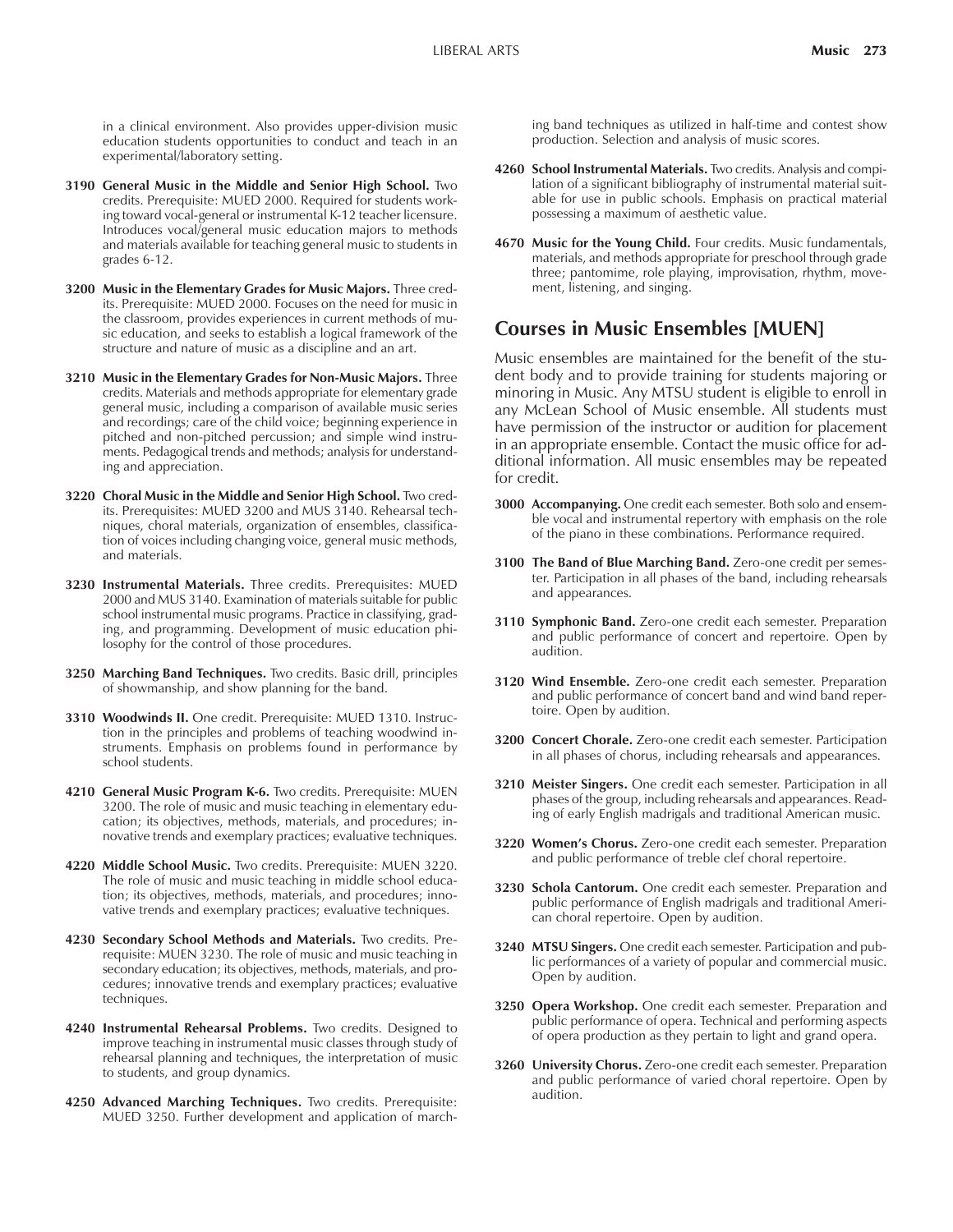- **3300 Symphony Orchestra.** Zero-one credit each semester. Participation in all phases of the orchestra, including rehearsals and appearances.
- **3400 Jazz Ensemble.** Zero-one credit each semester. A performing organization providing instruction and experience in playing jazz.
- **3410 Salsa Band.** One credit each semester. Preparation and public performance of appropriate repertoire. Open by audition.
- **3420 Commercial Music Ensemble.** One credit each semester. Acquaints the student with the rehearsal and performance of commercial music.
- **3430 Jazz Combo.** One credit each semester. Preparation and public performance of appropriate repertoire. Open by audition.
- **3500 Percussion Ensemble.** One credit each semester. Performance of percussion ensemble literature. Programs are presented.
- **3700 Mixed Chamber Ensemble.** One credit each semester. Preparation and public performance of music literature appropriate to the ensemble.
- **3710 Brass Chamber Ensembles.** One credit each semester. Preparation and public performance of appropriate chamber music repertoire. Open by audition.
- **3720 Guitar Chamber Ensembles.** One credit each semester. Preparation and public performance of appropriate chamber music. Open by audition.
- **3730 Piano Chamber Ensembles.** One credit each semester. Preparation and public performance of appropriate chamber music. Open by audition.
- **3740 String Chamber Ensemble.** One credit each semester. Preparation and public performance of appropriate chamber music. Open by audition.
- **3750 Woodwind Chamber Ensemble.** One credit each semester. Preparation and public performance of appropriate chamber music. Open by audition.

# **Courses in Music History and Literature [MUHL]**

- 1610 Music History I. Two credits. Prerequisite: MUTH 1000 with a grade of C- or better or satisfactory score on theory diagnostic exam. The first required music history course for music majors. Surveys the basic elements of music, world music cultures, American vernacular music, and Western art music. Establishes foundation of further music study.
- **1620 Music History II.** Two credits. Prerequisite: MUHL 1610 with grade of C- or better. The second required music history course for music majors. Surveys Western art music of the seventeenth and eighteenth centuries, i.e., the Baroque and Classical periods.
- **2610 Music History III.** Two credits. Prerequisite: MUHL 1610 with grade of C- or better. The third required music history course for music majors. Surveys Western art music of the nineteenth and twentieth centuries, i.e., the Romantic, Modern, and Postmodern periods.
- **2620 Music History IV.** Two credits. Prerequisite: MUHL 1610, with grade of C- or better. The fourth required music history course

for music majors. Surveys Western art music from ancient Greece through Middle Ages and Renaissance.

- **2910 Styles and Analysis of Jazz.** Two credits. Technical features of various styles from the inception of jazz to present. Introduction of jazz style periods, performance practices, stylistic features, and artists.
- **3120 Masterworks of Classical Music.** Three credits. Selected great works from the Western classical tradition. Listening, watching, reading, and concert attendance.
- 3140 History of Rock 'n' Roll. Three credits. A historical and cultural examination of rock 'n' roll music from its origins to the present.
- **3150 Musics of the South.** Three credits. A cultural and historical examination of the musical traditions of the southern United States from the colonial era to the present.
- **3670 History of Popular Music in America.** Three credits. Chronological study of American popular music from the colonial period to the present. Formulation of perspectives of the role of popular music in American culture.
- **4060 Survey of Guitar Literature.** Three credits. Basic literature for the guitar from the Renaissance to the present. Analysis, listening, research, and performance.
- **4130 Survey of World Music.** Three credits. Selected music cultures from around the world and here at home. Listening, watching, reading, and concert attendance.
- **4530 History of Jazz.** Three credits. Study of the history and literature of jazz music including African roots, developments and aspects of style periods, and the contemporary state of jazz. Listening and analysis.
- **4630 Seventeenth- and Eighteenth-Century Music.** Three credits. Prerequisite: Permission of instructor. A survey of Western classical music during the Baroque and Classic periods; emphasis on topics selected by instructor.
- **4640 Nineteenth-Century Music.** Three credits. Prerequisite: Permission of instructor. A survey of Western classical music during the Romantic period; emphasis on topics selected by instructor.
- **4650 Twentieth-Century Music.** Three credits. Prerequisite: Permission of instructor. A survey of twentieth century Western art music; emphasis on topics selected by instructor. Examines the major developments of music during the late Romantic, Modern, and Postmodern eras.
- **4660 American Music.** Three credits. Prerequisite: Permission of instructor. A survey of American music from the colonial era to the present; added emphasis on topics selected by the instructor. Examines folk, popular, art, sacred, and secular traditions within their cultural and historical contexts.
- **4680 Choral Literature.** Two credits. Examination of choral literature from the Renaissance to the present. Program selection. Analysis of choral pieces.
- **4690 Piano Literature.** Three credits. Survey of the basic literature of the harpsichord and the piano from the eighteenth century to the present. Live performance, analysis, and research.
- **4710 Vocal Literature.** Three credits. Basic repertory of Italian airs, German lieder, French art songs, and solo vocal works of other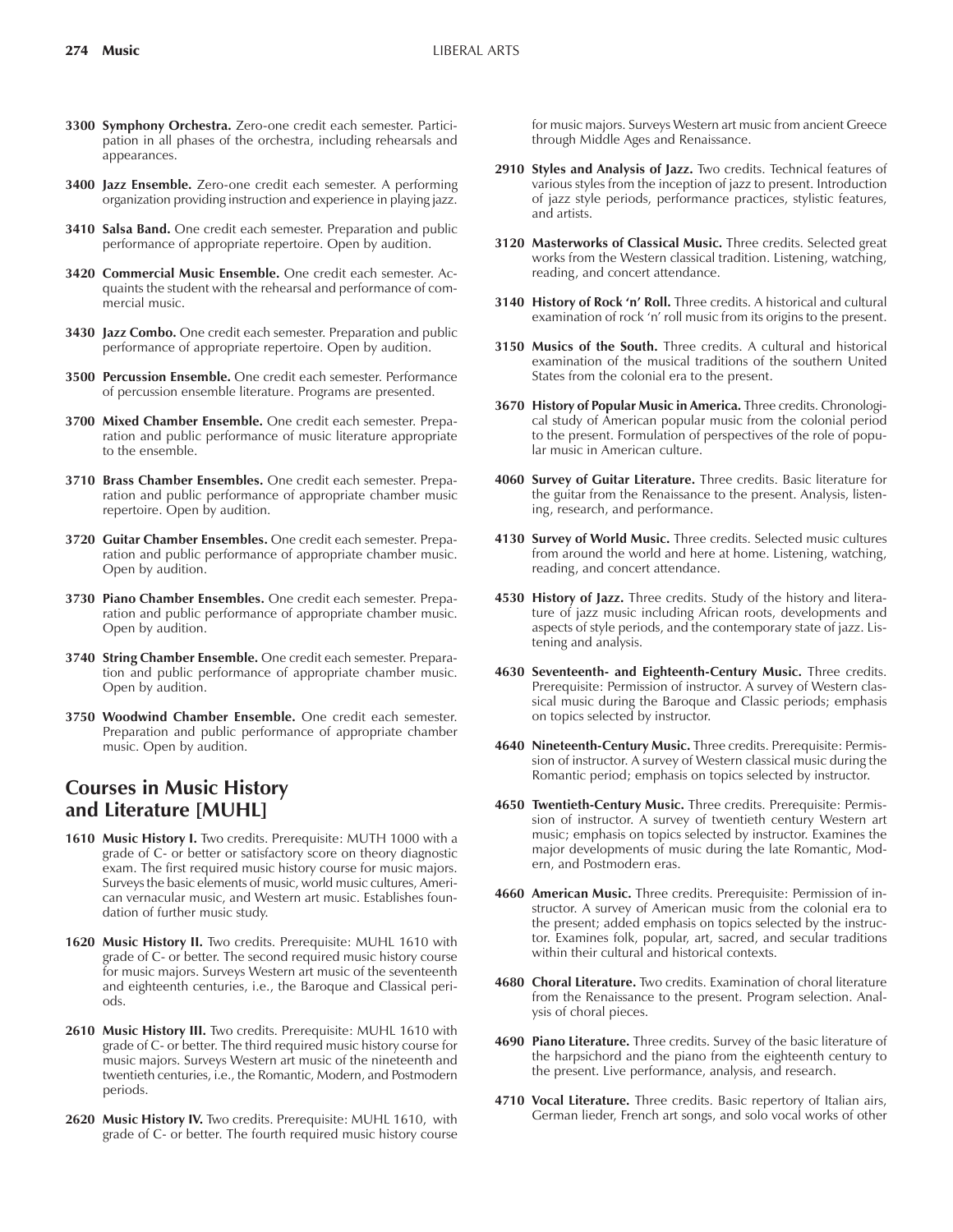nationalistic schools, as well as English and American song literature.

- **4720 Organ Literature.** Two credits. A chronological study of organ literature from the Medieval period to the present. Objectives include knowledge of the repertoire and composers and historical perspective of styles and organ building.
- **4730 Brass Literature.** Two credits. A chronological study of brass literature from the Renaissance period to the present. Objectives include knowledge of the repertoire and composers and historical perspective of styles, types, and common performance practice.
- **4740 Percussion Literature.** Two credits. A chronological study of percussion literature from the nineteenth century to the present. Objectives include knowledge of the repertoire and composers and historical perspective of styles, types, and common performance practice.
- **4750 String Literature.** Two credits. A chronological study of string literature from the nineteenth century to the present. Objectives include knowledge of the repertoire and its composers and historical perspective of styles, types, and common performance practice.
- **4760 Woodwind Literature.** Two credits. A chronological study of woodwind literature from the Renaissance period to the present. Objectives include knowledge of the repertoire and composers and historical perspective of styles, types, and common performance practice.
- **4790 Orchestral and Wind Ensemble Literature.** Two credits. An indepth study of orchestral and wind ensemble repertoire.
- **4800 Art Music and African Americans.** Two credits. A chronological and topical overview of African American musicians and composers and the primary genres of African American art music from slavery to the present.

# **Courses in Music Pedagogy [MUPD]**

- 2180 Diction for Singers I (English and Latin). Two credits. Lecture demonstration course for familiarization of the International Phonetic Alphabet and correct pronunciation of texts in English and Latin.
- **2190 Diction for Singers II (Italian).** Two credits. Prerequisite: MUPD 2180. Lecture demonstration course for familiarization of the International Phonetic Alphabet and correct pronunciation of texts in Italian.
- **2200 Diction for Singers III (German).** Two credits. Prerequisite: MUPD 2180. Lecture demonstration course for the familiarization of the International Phonetic Alphabet and correct pronunciation of texts in German.
- **2210 Diction for Singers IV (French).** Two credits. Prerequisite: MUPD 2180. Lecture demonstration course for familiarization of the International Phonetic Alphabet and correct pronunciation of texts in French.
- **3050 Jazz Pedagogy.** Two credits. Techniques and methods of teaching jazz studies including the training of jazz ensembles and combos.
- **4110 Advanced Brass Pedagogy.** Two credits. Advanced study of conceptual, physiological, acoustical, and pedagogical methods and

materials used in the teaching of beginning, intermediate, and advanced brass students.

- **4120 Advanced Percussion Pedagogy.** Two credits. Advanced study of conceptual, physiological, acoustical, and pedagogical methods and materials used in the teaching of beginning, intermediate, and advanced percussion students.
- **4130 Advanced String Pedagogy.** Two credits. Advanced study of conceptual, physiological, acoustical, and pedagogical methods and materials used in the teaching of beginning, intermediate, and advanced string students.
- **4140 Advanced Woodwind Pedagogy.** Two credits. Advanced study of conceptual, physiological, acoustical, and pedagogical methods and materials used in the teaching of beginning, intermediate, and advanced woodwind students.
- **4310 Vocal Pedagogy. Two credits**. Techniques for teaching the fundamentals of singing. Vocalises and repertoire. Physical aspects of singing.
- **4320 Piano Pedagogy.** Two credits. The various technical and philosophical approaches in teaching piano. Examination of teaching repertory through intermediate level. Supervised teaching through intermediate level.
- **4330 Organ Pedagogy.** Two credits. Instruction in the principles of teaching organ—(1) manual and pedal techniques, (2) organ methods, and (3) organ repertoire of varying degrees of difficulty and of all period styles from pre-Bach through twentieth century.
- **4350 Guitar Pedagogy.** Two credits. Study of the theoretical and practical basis of teaching guitar.

# **Courses in Music Theory [MUTH]**

- **1000 Elements of Music.** Three credits. For those needing remedial work before enrolling in Theory 1110. Topics covered include music reading in G and F clefs, intervals, major and minor scales; rhythm.
- **1110 Theory and Aural Skills I.** Four credits. Prerequisite: MUTH 1000 with grade of C- or higher or satisfactory score on theory diagnostic exam. Harmonic tonality and fixed-do solfège through chorale analysis and harmonizations of given bass lines. Major and minor scales and harmonizations through secondary function.
- **1120 Theory and Aural Skills II.** Four credits. Prerequisite: MUTH 1110. Harmonic tonality and fixed-do solfège through chorale analysis and harmonizations of given bass lines. Modal scales, harmonization, and analysis through the augmented sixth.
- **2110 Theory and Aural Skills III.** Three credits. Prerequisite: MUTH 1120. Harmonic tonality and twentieth-century vocabularies. Nineteenth-century chromaticism.
- **2120 Theory and Aural Skills IV.** Three credits. Prerequisite: MUTH 2110. Continued study of harmonic tonality and twentieth-century vocabularies. Twentieth-century practices.
- **3020 Commercial Songwriting.** Three credits. (Same as RIM 3020.) Prerequisites: RI majors - admission to candidacy and RIM 1230 or MUTH 1110 or permission of instructor; others - permission of instructor. Organization of ideas, words, and music into the writing of popular songs. Analysis of songwriting trends. Students will be expected to play guitar or piano and sing.